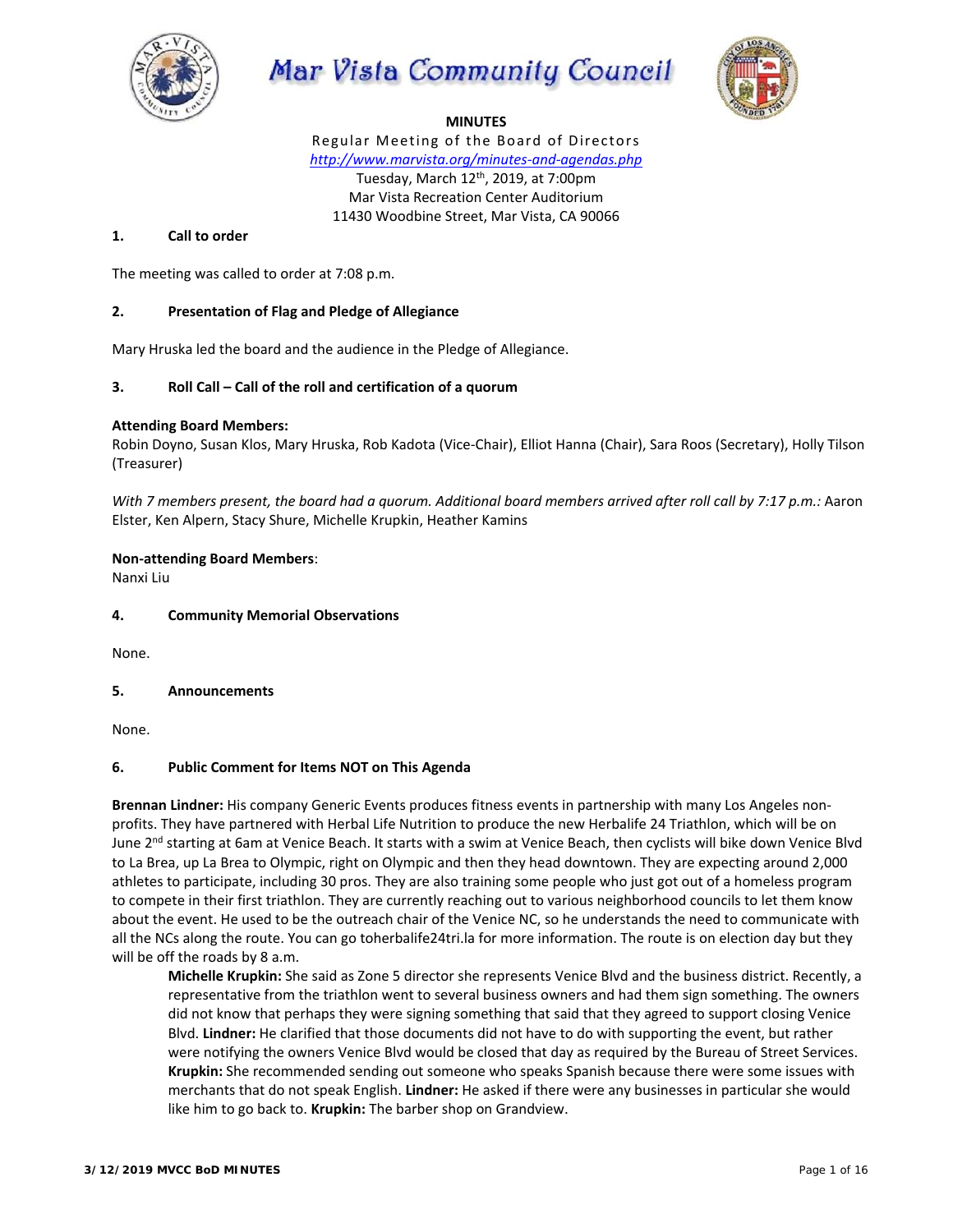**Harrison Hopkins, a resident of Zone 5:** He wanted to comment on a few of the zone 5 items in the input document for the Department of City Planning pertaining to the Community Plan (see Agenda Item 11.3). The document stated that for Zone 5 the board wanted to "Encourage family home ownership with R2/R3 lots as condos/townhouses NOT apartments when adjacent to R1 areas." But, Mr. Hopkins commented, this language implies that apartments cannot be owned despite the large number of long-term family-owned apartments in the area. He read another quote from the Zone 5 "Design Elements: Building Height" sections: "Maintain the California life style. Mar Vista was originally developed for housing for Douglas employees and for returning veterans." He said that such language came off as tone deaf as neither of these groups will be able to afford Mar Vista. Concerning, "Reduce motorized scooters and bikes to 5 mph on all streets," He noted that 3 mph is the average walking speed, and said that since those vehicles are allowed in travel lanes they do not necessarily hinder traffic within zone 5. As for "Eliminate the protected bike lane (unsafe for all modes of transportation)," he said there is no data to back up that statement.

**Phil Ganchev**: He is volunteer with the Food & Water Watch and he asked for an opportunity to present an agenda item for the next meeting. He asked if this was the right time to do that. **Elliot Hanna:** He said it was not the right time, but Mr. Ganchev could ask now and that he would give Mr. Ganchev his contact information later. **Ganchev**: Mayor Garcetti recently announced that LA will abandon rebuilding gas-powered power plants. Ganchev asked for the MVCC board to express their support for that decision. He said that gas‐powered facilities are dangerous on a local level and that communities have already long suffered from health defects from exposure. There was recently an explosion at a facility in Marina del Rey nearly killed a person and has made several residents sick.

# *At 7:17 p.m. Elliot Hanna Noted for the record that MVCC board members Stacy Shure, Ken Alpern, Michelle Krupkin, Heather Kamins and Aaron Elster had arrived.*

**MVCC Board Member Robin Doyno:** He said the filing period to run for the Mar Vista Neighborhood council will be up next week, on Tuesday. He encouraged members of the Mar Vista community to run and get involved. He said a council member was once elected with as few as 16 votes. He distributed fliers.

**MVCC Board Member Susan Klos:** She said that the homelessness committee is putting together two educational presentations for the community. The first, "Homelessness 101" will deal with municipal codes and any sort of legal issues pertaining to the homeless. She has been trying to work with Adrian Acosta and Claudia Martin for three months on this but she still did not have a date yet for the presentation. "Homelessness 102" will be about service providers. The Los Angeles Homelessness Authority, got back to her within 24 hours saying they were interested in participating. Homelessness 102 will discuss the difference between bridge, transition and preventative support housing as well as outreach and anything pertaining to services for the homeless.

**Kalani Whittington:** She recently read an article that stated that 50,000 people a year are losing their residence in LA due to a number of factors including rising rents. She encouraged the community to contact the LA City Council to encourage them to modify rent control guidelines. Currently only buildings built pre‐1978 must adhere to rent control guidelines. Since there are very few buildings left that were built before 1978, she believed that the city council should adjust that year to 1990 or 2000.

**Selena Inouye, representing the Westside Los Angeles Neighbors Network (WLANN):** She gave an update on WLANN's CEQA appeal in front of the LA City Council. The City Council proper did not take a public comment on the appeal. The council delegated it to the transportation committee, which is not a decision‐making body. She thanked the members of the MVCC that came and read their CIS in front of the transportation committee, despite being denied the opportunity to read it in front of the City Council. There were 174 letters sent to the transportation committee and 260 sent to City Council in support of the CEQA Appeal. She said they are currently having issues getting those letters attached to the council file. She also informed the MVCC that this will now move to the court because they were not able to resolve this on the city council level.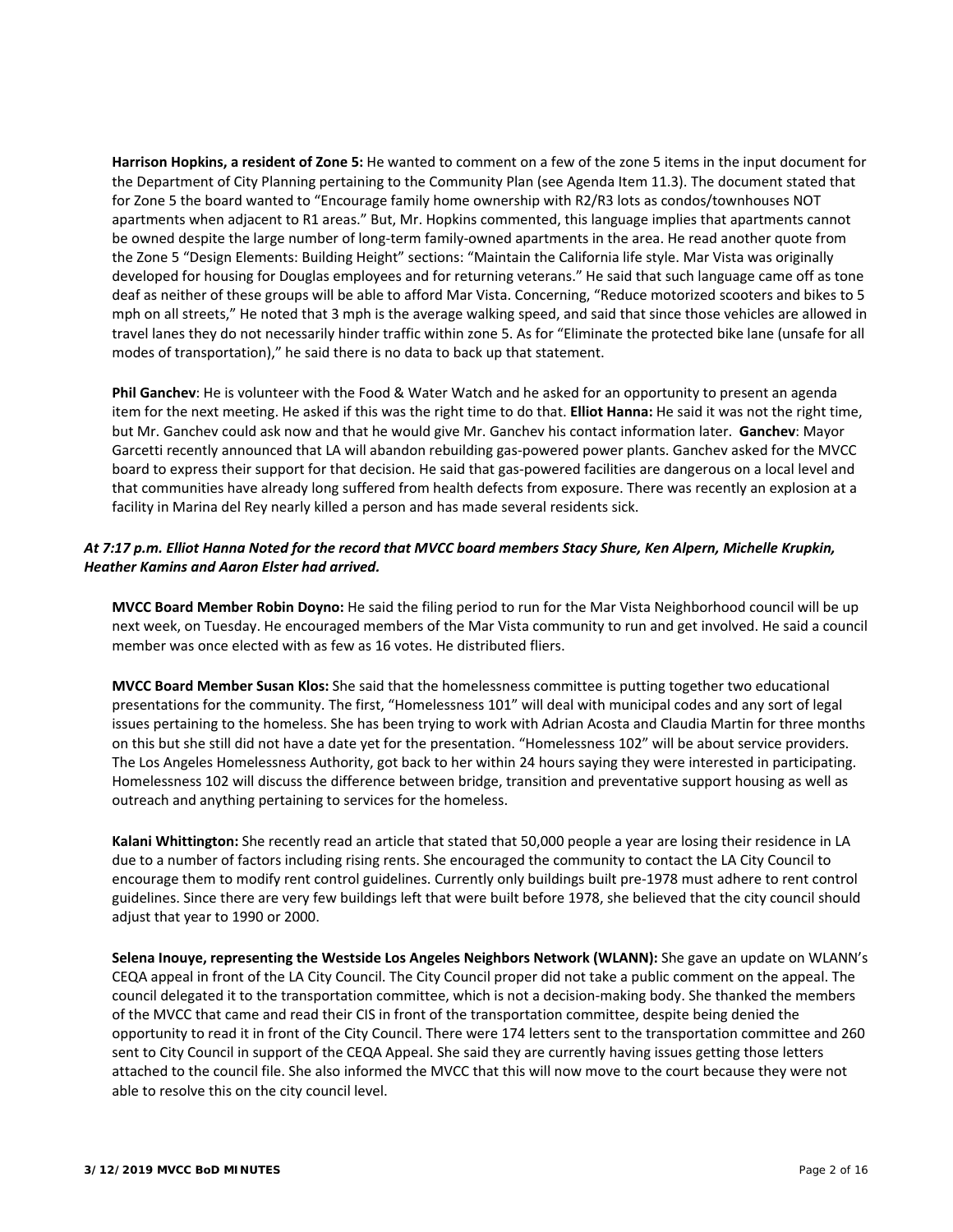**MVCC Board Member Ken Alpern**: As the co‐chair for MVCC's Transportation and Infratructure Committee, he announced that the deadline to submit pothole locations to the LA City Bureau of Street Services (BSS) for their quarterly "pothole blitz" was tonight (3/12/19). He asked members of the community to contact him that night or the next day if there were any potholes they wanted to report so that he could inform the BSS in time for the blitz. He also said the BSS had done a good job with these repairs in the past.

**Bill Baine**: He said he is a Mar Vista resident, he coaches soccer, and his kids go to Mar Vista Elementary School. He wanted to inform the community about the "10-day escrow cash pitch" scheme that a lot of "generational door knockers" are using on Mar Vista's elderly residents. Often, realtors will knock on the doors of Mar Vista residents who have owned their homes for over 20 years and offer to buy those homes for cash. Those realtors target the elderly population and convince them that selling their homes off-market for cash is in their best interest, which Mr. Baine said is simply not true. Developers will pay realtors extra to find them off-market houses. The developers will then sell those properties for significantly more than they paid, using the realtors that found them the property in the first place. He believed it was important to inform his neighbors that it is in their best interest to preserve the integrity of this neighborhood and the long‐term value by selling their homes on‐market.

# **7. Ex‐Parte Communications and Conflicts‐of‐Interest ‐ Each board member shall declare any ex‐parte communications or conflicts‐of‐interest pertaining to items on or related to this agenda.**

**Holly Tilson:** She talked to several board members about community plans and other Treasurer matters – nothing she could benefit from, so no conflicts of interest.

**Ken Alpern**: He had a lot of T&I related communications and his City Watch articles, none of which benefitted him. **Michelle Krupkin**: She has had a lot of communication with stakeholders and chairs about Great Streets. The MVCC Transportation & Infrastructure committee went to City Hall twice to attend the LA City Transportation Committee and City Council sessions. Nothing benefitted her.

**Heather Kamins:** She had conversations with stakeholders and other board members regarding city planning, the community plan, transportation, and Great Streets.

**Sara Roos:** None to report beyond conversations with stakeholders and other board members.

**Elliot Hanna:** He had some discussions primarily with Ms. Shure and Ms. Roos regarding the mechanics of the Community Plan.

**Rob Kadota:** None to report.

**Mary Hruska:** She had conversations with stakeholders and other board members concerning the community plan, transit issues and Great Streets Venice Blvd.

**Susan Klos:** She had conversations with stakeholders and the LAPD about homelessness issues. She also disclosed that daughter Rainbow volunteered and got a small payment from the board for her involvement with the Art Walk. However, Ms. Klos herself did not attend the Art Walk.

**Aaron Elster:** None to report.

**Stacy Shure**: She had sessions with the Dept of City Planning and its staff, the Planning Deputy for Council Member Koretz, and the HOA regarding the community plan Zone 1 information. She also spoke with CM Koretz's Planning Deputy about the CIS she planned to present at this meeting (see item 15.2).

**Robin Doyno**: He spoke to city worker concerning the Mar Vista election coming up, otherwise he had nothing to report.

# **8. Adoption of the Agenda**

*With no objections the agenda was adopted.* 

# **9. Reading and Approval of Minutes – Reading and approval of the minutes from the most recent regular meeting(s) of the Board of Directors.**

The January 2019 minutes were available. Secretary Roos said the February 2019 minutes would be available on 3/15/19, so the vote on the Feb 2019 minutes was deferred until the next meeting.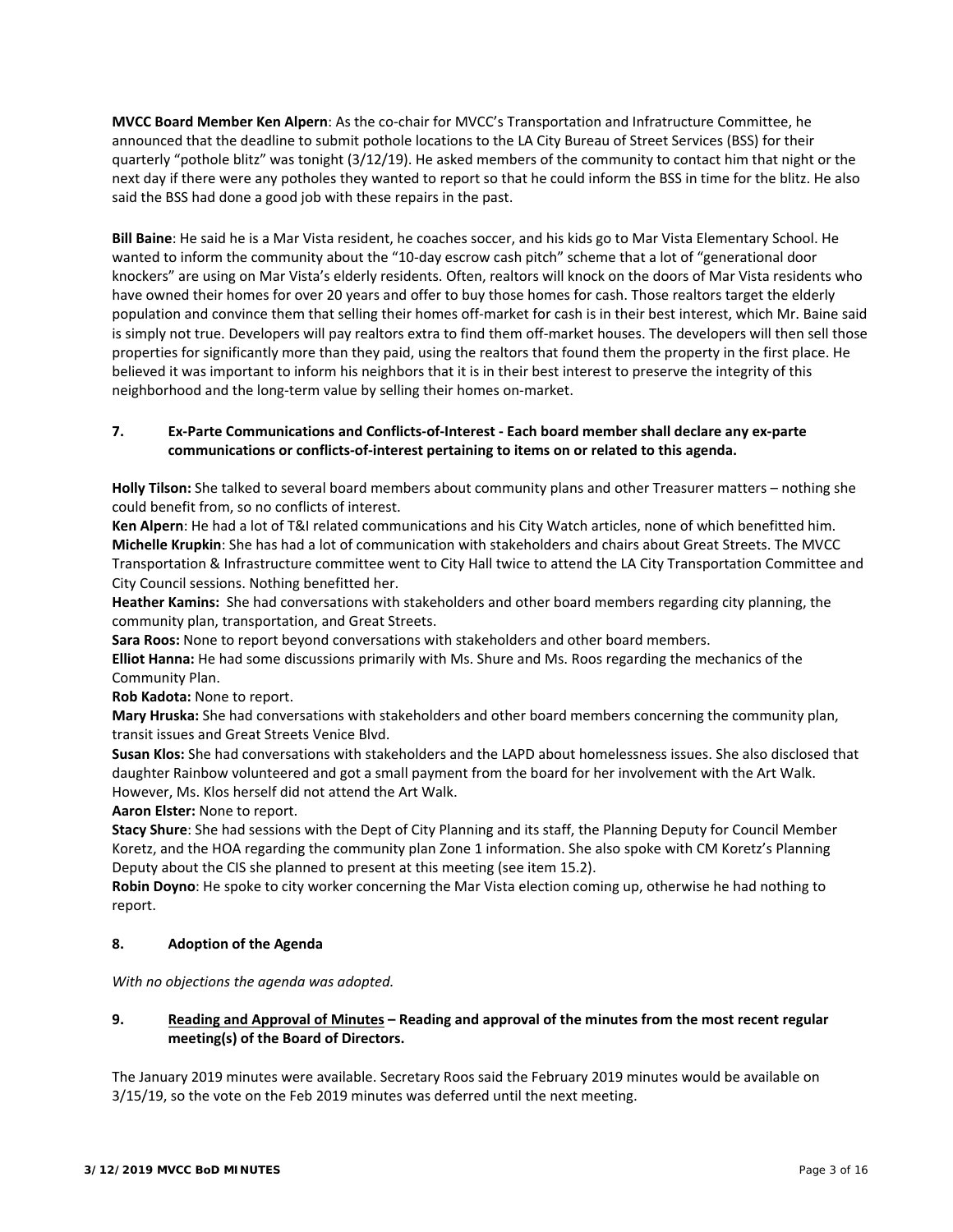### *Mary Hruska moved to approve the January 2019 minutes. Susan Klos Seconded.*

*With no objections, the minutes stood approved.* 

### **10. Reports**

#### **10.1. Elected Official and City Department Reports**

## **Joseph Galloway, Westside Deputy District Director for Councilmember Paul Koretz's office:** He had a few announcements:

- **‐** Councilmember (CM) Paul Koretz introduced a resolution regarding Senate Bill 50, which was reintroduced by State Senator Scott Wiener. The resolution asked for the city to oppose Senate Bill 50, which would allow construction of higher density multi‐family housing developments near major transit stops that are out of compliance with local land use regulations and procedures unless amended to exclude the city of Los Angeles from its provision. He said if anyone would like to discuss this topic with CM Koretz's office to please call its number at City Hall – 213‐ 473‐7005.
- **‐** CM Koretz and Councilmember Mike Bonin teamed up to celebrate LADOT's new Micro‐Transit Shuttle Van Service. You can order a ride through LAnow's smartphone app and meet the shuttle at the scheduled LAnow pick‐up and drop‐off spot within the service area. The pickup drop‐off spots are never more than a few blocks or 1/4 of a mile away. Or you can meet them at the LAnow rideshare hub at the Palms Expo station. Children 4 years and younger ride for free, adults ride for \$1.50 and seniors for 75 cents a ride. If you do not have a smartphone and cannot use the app you can call 818‐493‐6211.
- **‐** Metro has rolled out the new bike share stations in CD5, Westside Village. They were just installed at Sepulveda and Palms.

**Hannah Levien, Field Deputy Mar Vista and Del Rey for Councilmember Mike Bonin's office:** She had a few announcements:

- **‐** The first two rides with the LAnow shuttle van service are free. She brought informational fliers on the service.
- The Great Streets application now open.
- **‐** On February 21st, the CM Bonin, in partnership with Mayor Eric Garcetti announced that they are working to close down the LADWP's Scattergood Gas Plant in District 11 as part of a plan to allow the city to get 100% recycled Water by 2035.
- **‐** Athens, the trash collection company, reached out to her to announce their recycling ambassador program.
- **‐** With Budget season approaching, their office is prioritizing filling in potholes and resurfacing streets. She urges the community to contact her if they want help with that.

**Ami Fields‐Meyer, West Area Representative for Mayor Eric Garcetti's office:** He had a few announcements:

- **‐** The Mayor has announced that he plans to phase out three gas power plants across LA and that the city will recycle 100% of its wastewater by 2035.
- **‐** Last week the Mayor announced this year's campaign to provide low to moderate‐income households with free tax preparation services. It is called Free Tax Prep and you can contact him for more information.
- **‐** The Mayor's office in coordination with Supervisor Sheila Kuehl's office, CD5, CD11 and a few other officials will be hosting a Homeless Connect Day in Westwood on April 24th. They are currently looking for volunteers, so please contact him if you are interested.
- **‐** He said that he is starting a sporadic newsletter for the community. He passed out a clipboard for community members to write down their emails if they were interested.

**Venessa Serrano, with DONE:** She said that DONE was at the Mar Vista Farmer's Market this past Sunday talking with potential candidates for the upcoming elections and there were some questions about signatures. Per MVCC's bylaws, each candidate must collect 20 signatures from the Mar Vista Community Council stakeholders who are eligible to vote for them. Candidates can file their application on March 19th. There is a 3‐day grace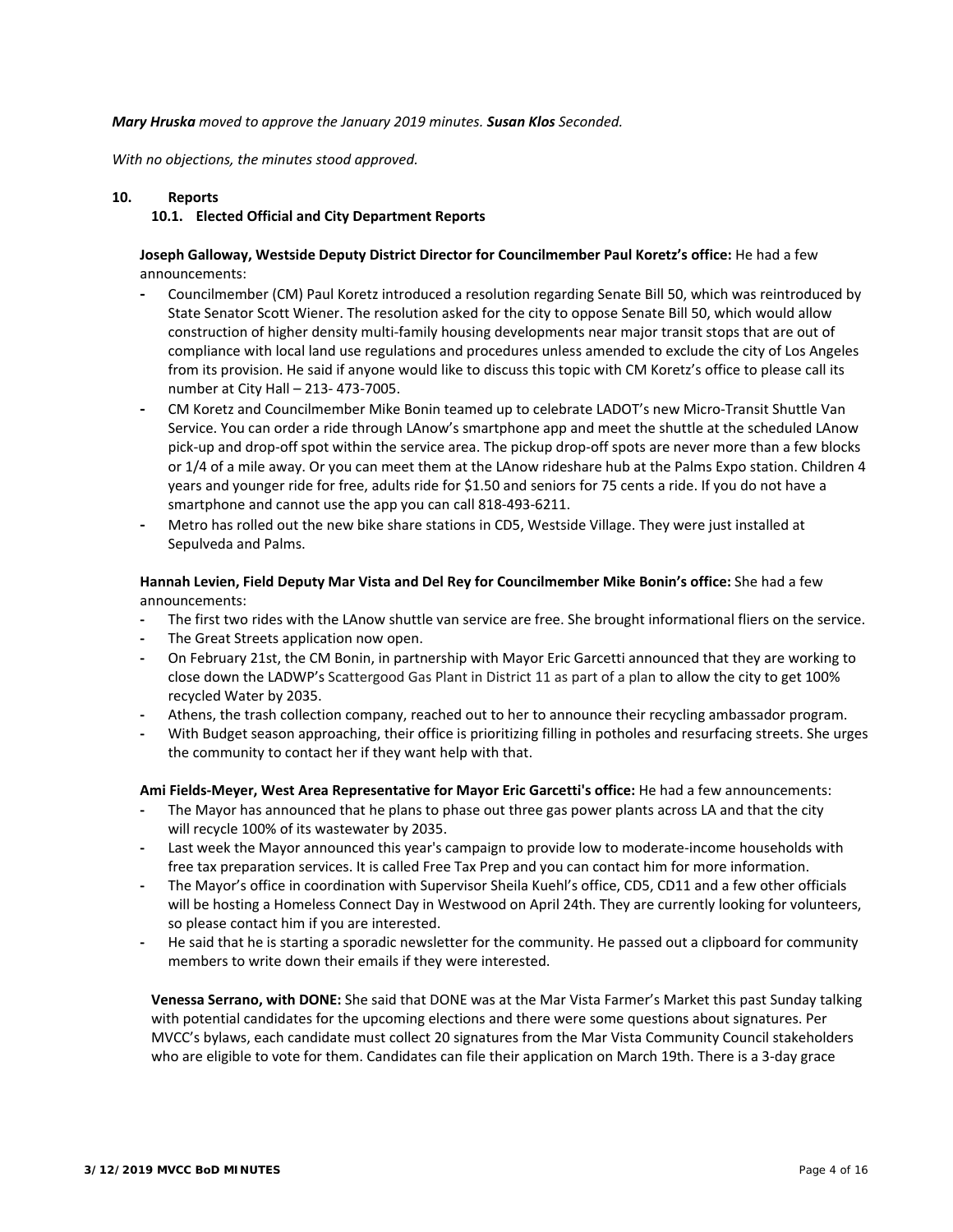period to submit all their documentation. The Elections Administrator will follow up with candidates to make sure all their documents are submitted by the final deadline on March 22<sup>nd</sup>.

**‐** Also, the Empower LA awards are on March 28th.

## **10.2. Officer Reports**

### 10.2.1. **Chair** – Elliot Hanna

He said he has had correspondence with the insurance company regarding the storage unit robbery. The claim is still in progress and they said it will close "soon". He will report when he knows more.

### **10.2.2. 1st Vice‐Chair** – Rob Kadota

He said that the he had copies of the signature list for candidates for anyone who needed them.

Art Walk was this past Thursday. It was a lovely outreach event. The MVCC supported it with canopies.

He said that the MVCC does outreach at the Mar Vista Farmer's Market every Sunday. If you are on a committee and want to participate, contact him and he will get you into the calendar. He said it is a good way to get the public's reaction to a committee's work.

He said he is currently working with MV rec center for the annual egg hunt. To encourage the community to ride their bikes to the event there will be a bike valet and repairs. It will be on Saturday, April 20<sup>th</sup> 9am-12pm

## **10.2.3. 2<sup>nd</sup> Vice-Chair** – Mary Hruska

Nothing to report other than finding last‐minute special meeting venues for various committees including PLUM.

### 10.2.4. **Secretary** – Sara Roos

She said she filed two CISs with the City.

### **10.2.5. Treasurer** – Holly Tilson

The Neighborhood Watch signs should be arriving toward the end of this month. This signs project was two years in the making. The MVCC will notify the neighborhoods when they arrive.

- **10.3. Zone Director Reports**  None due to length of agenda
- **10.4. Committee Reports** ‐ None due to length of agenda

## **11. Special Orders**

**11.1. Presentation from L.A. City Sanitation – Brief presentation from LA Sanitation & Environment Public Information Director Tonya Durrell of the Los Angeles City Department of Sanitation regarding the Venice Interceptor Sewer Project.**

**Ali Poosti from the LA Sanitation Department**: He led a Powerpoint presentation explaining the need for and the scope of the Venice Interceptor Sewer Project. It will be the installation of a new sewer line along Venice Blvd. The current sewer system along Washington Blvd is running out of space. It will be almost 75% full in the near future. With that sort of sewer line there is a potential for overflow. The point of the project is to protect beaches and the environment from sewer water overflowing. It will also reduce the impact on the Washington Blvd sewer line and prevent flooding out of the sewer lines. They already have a contractor for the project who wants to do a combination of micro-tunneling and open-cut between Lincoln Blvd and Beethoven St. From Beethoven to Maplewood Ave it will be open‐cut, and they will use micro‐tunneling from Maplewood to Lincoln. It will take around 18 months to complete the project if they do it that way.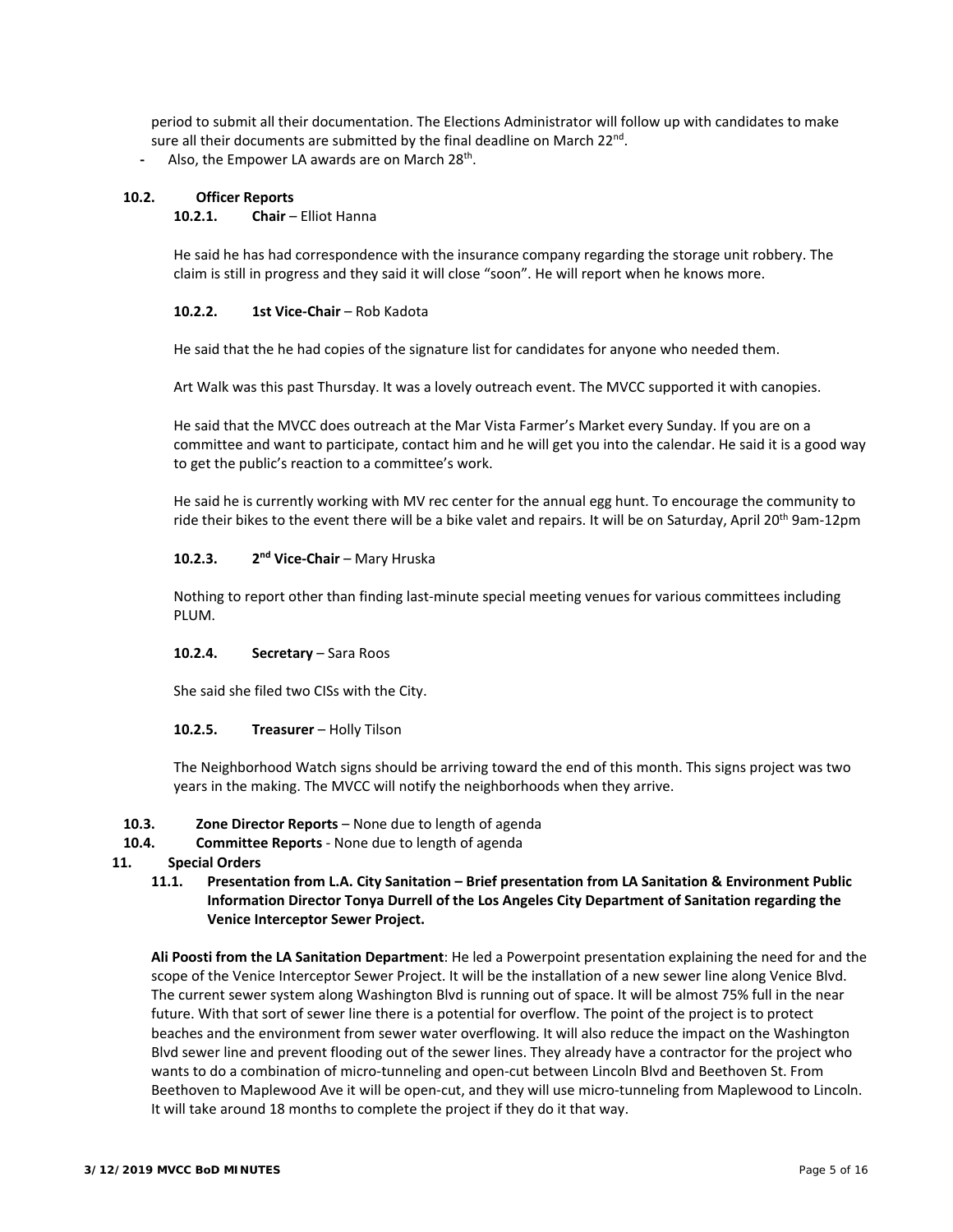But LA Sanitation instead is proposing an entirely open‐cut project on both the east and west side of Venice Blvd. They would put metal plates on the cuts during traffic hours to prevent any traffic issues. This method would allow the project to be completed faster.

They did an extensive study into whether it would be feasible to install alternate alignments on the narrow streets north and south of Venice Blvd, rather than Venice Blvd itself. The study showed that working on those narrow streets would have a huge negative impact on the neighborhood. It would prevent free flow traffic.

He said that in areas of LA where they have not addressed the sewer overflow issues properly there have instance of flooding. And the likelihood of overflow and flooding increases as the climate changes.

They considered upsizing the existing Washington Blvd Sewer system, which is typically the least expensive choice in this scenario. But, the subcharges in the Washington Blvd sewer do not allow for upsizing.

**Information Director Tonya Durrell:** She said that she and Mr. Poosti had come to the meeting in the spirit of partnership with the MVCC. There will be robust community outreach program in place for this project, that will include one on one briefings with stakeholders, an interactive website, community information line, and going door to door to stakeholders with updated instruction notices. They have also been in contact with the Venice neighborhood Council, Mar Vista Neighborhood Association, East Venice Community Association, and Venice High School. They have been communicating with Venice High School for a couple years, since it is a key stakeholder in the area.

There will be a Community Briefing on the project on March 20<sup>th</sup> at Mark Twain Middle school.

Throughout the project, the community can reach out to their team via its interactive website, their Clean Water Outreach email, an 800 customer care center number that is available 24/7 as well as a dedicated project hotline number.

#### **Board Comments:**

**Michelle Krupkin:** She said that as Great Streets co-chair she was concerned about the impact on both residential and commercial. She asked if the project would impact commercial stores along the route.

**Tonya Durrell:** She said they would be doing coordination ahead of time with small business stakeholders. They have already identified a number of them. They will be made aware of the construction and LA Sanitation and will work closely with them.

**Krupkin:** And this goes all the way up to Beethoven? **Durrell:** Yes.

**Krupkin:** She asked how this project will affect parking. Parking has been especially tight east of Beethoven. As there is no business improvement district, have they reached out to the Mar Vista Chamber of Commerce? **Durrell:** Yes, they have. LA Sanitation has invited them to the community briefing and they are on the contact notification list.

**Elliot Hanna:** He asked Ken Alpern if he could invite the LA Sanitation representative to a T&I committee meeting, as he felt that would be better venue for questions about the project.

**Stacy Shure:** Zone 1 is currently being impacted by a construction project at Venice And Sepulveda. She asked when this project would start and would it be ongoing at the same time as the Venice/Sepulveda project.

**Durrell:** She was not aware of the Venice/Sepulveda project. Their Venice Interceptor Sewer Project does not yet have a finalized schedule. But, the stakeholders will have advance notification as soon as LA Sanitation knows the start date.

**Krupkin:** She clarified that the construction at Venice/Sepulveda is a DWP project.

**Sara Roos:** She strongly requested that LA Sanitation coordinate with DWP.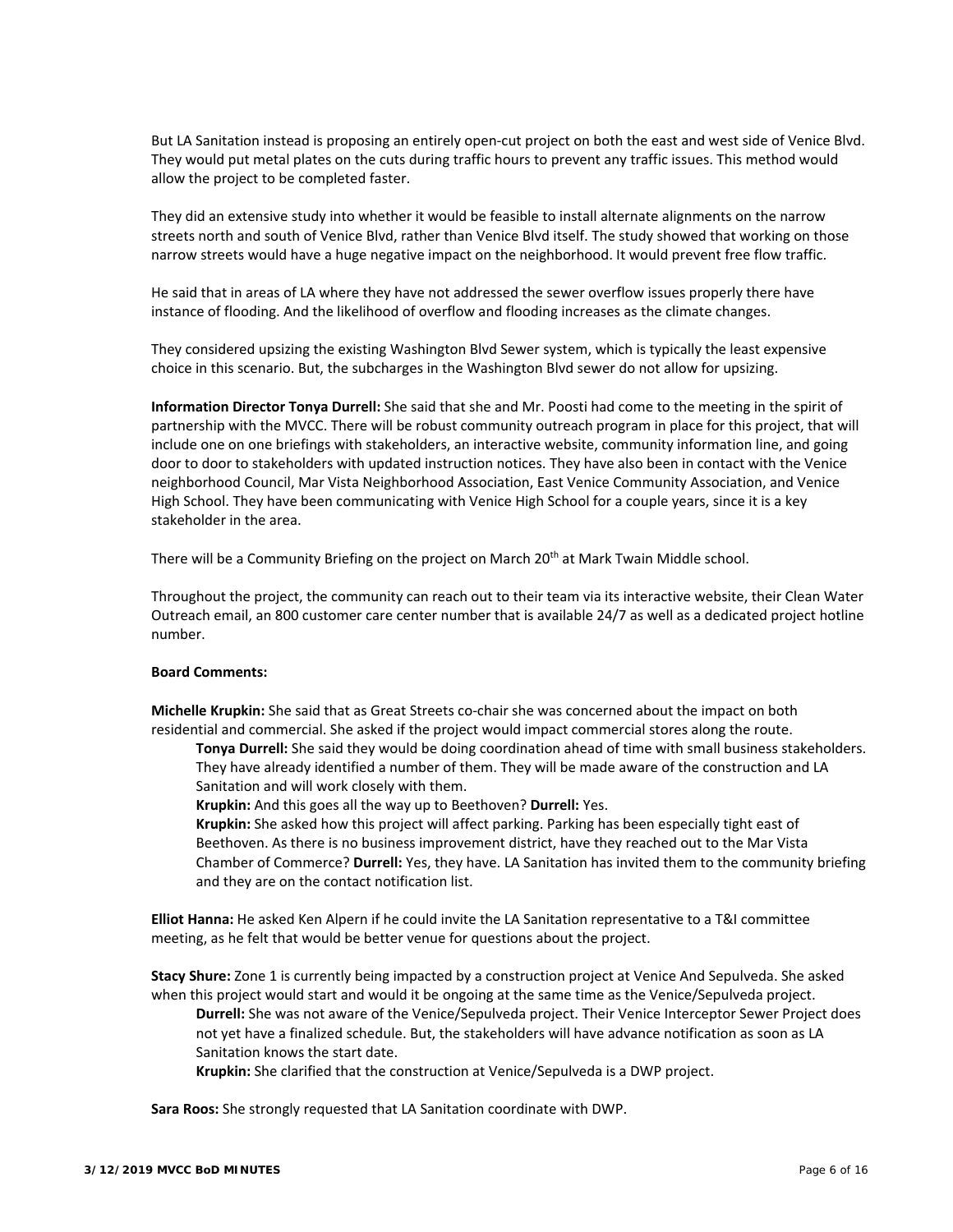**Durrell:** Their engineers have done a lot of pre-coordination with utilities and will continue to do so.

**Hanna:** He thanked them for their presentation and encouraged them to contact the T&I committee.

## **11.2. Presentation Regarding Drawdown – Brief presentation from Jeanne Kuntz regarding Drawdown, information that suggests that global warming can be reversed.**

**Jeanne Kuntz, Chair of MVCC green committee:** She said there used to be a committee but now it is pretty much just here. She is not an environmental expert so she has invited environmental experts to come to her green tent at the farmer's market and share their information with the community one‐on‐one which has gotten people more involved. Her goal is to revitalize the green committee. She showed a chart that demonstrated that the US hugely contributes to greenhouse gasses and said that contribution is why it is incumbent upon us morally to do something about this, especially since we have the resources to do so. She said that Santa Monica is already taking steps to prepare for the draughts and rising sea levels that will result from global warming.

She encouraged members of the community to educate themselves on climate change and mention what they learned in casual conversation. She said you do not need to be an environmental activist to affect change. There are many educational resources including great podcasts and Anthony Bourdain's film "Wasted," which shows how other countries and communities are reducing food waste.

The Drawdown outlines the result of a lot of research by top scientists and lists the top 100 solutions that will reverse global warming not just slow it down. The top 10 solutions are: refrigerant management, wind turbines, reducing food waste, a plant rich diet, tropical forests, educating girls, family planning, solar farms, silvopasture and rooftop solar panels.

Many of those solutions have what she called collateral benefits. She talked about how reducing food waste could prevent giga‐tons of greenhouse gases from being released into the atmosphere. American throw away 10% of their food budget. Being aware of how long food lasts can help the environment and save Americans money. She gave the example of choosing to buy an apple over a pear. An apple will last longer and you will be more likely to eat it before it goes bad and less likely to throw it out. She also said that a plant rich diet – even just a weekly "meatless Monday" – is good for both the environment and a person's health.

She encouraged the community to go to drawdown.org to learn more and to contact her to get involved.

## **11.3. [POLICY] [PLUM] Input Document for Department of City Planning – Discussion and possible action regarding an input document for the Department of City Planning pertaining to the Community Plan.**

**Mary Hruska:** She said that both she and Stacy Shure have been working on this since September of last year. They had monthly meetings and input from the community. The Department of City Planning (DCP) did not give them any sort of plan or idea of what the Input Document was supposed to comprise of. The plan is supposed to cover many things including mobility, zoning and infrastructure. So, they divided the input document up into the same accommodating sections. The first part is general considerations and the second part is zone specific input. The general considerations are a summary of the input from the entire community. And the zone specific inputs come directly from the 6 zone directors. They have opened the input document with a link to another document called "Distant Business," which was published by one of the docents at the Mar Vista Historical Society. This is the first input document will be sent to the Department of City Planning. The entire input process will take place over the course of about 3 years.

**Stacy Shure:** She said she was informed today by DCP that after they submit the input document to DCP that DCP will announce that they are holding open events and feedback seminars in the Mar Vista neighborhood at end of April or in early May. She and Hruska will have more information on that within two weeks, at which point they and DCP will explain what the next process is. The next process will involve beginning to review DCP's data and collaborating together on how they can use this information to start drafting the actual document that will guide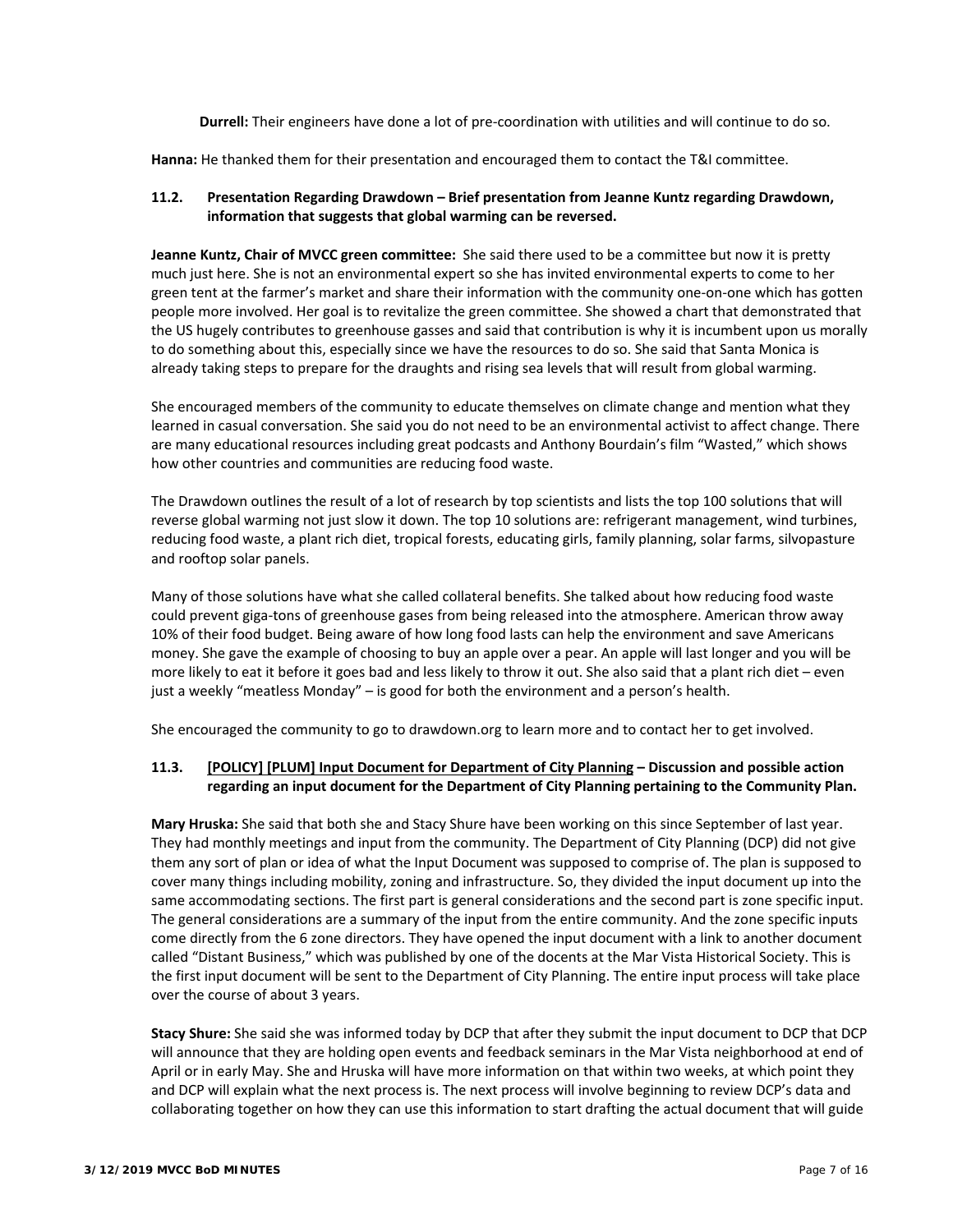development and improvements in Mar Vista for the next 10 years. When DCP gives them dates for the events and seminars they will put them on the calendar and send out email blasts.

**Hruska:** She added that this input document would be available on MVCC's website tonight. She also thanked Catherine Wheeler for helping to format the document in a highly professional way.

#### **Board Questions:**

**Rob Kadota**: He asked them to talk about the outreach they used to develop the document.

**Shure:** Using Zone 1 as an illustration for other zones, they distributed 1300 questionnaires that had specific questions via email blasts and hand delivery. It had 2 pages for feedback on what residents did not like in the community, what they felt we was missing or what they wanted to preserve. At an annual meeting in Zone 1 and they took notes on the resident's in-person feedback and collected questionnaires. Since then they have done a door‐to‐door collection effort and used email to get more questionnaires returned.

**Kadota:** Asked if that format used in all the zones.

**Shure:** She said A similar format was used because they had a questionnaire provided by DCP. So, she and Hruska took that and added additional questions for MV stakeholders. They also gave out links to the DCP website and had participation from a lot of stakeholders from all of Mar Vista. As a result of DCP's outreach efforts and kick off events, some stakeholders went directly to DCP's website to provide feedback which DCP will incorporate and share with MVCC PLUM later. There was also outreach through neighborhood associations and personal events. At the market, about 2 dozen stakeholders filled out questionnaires.

**Hruska:** Said that they also meet individually with each zone director to go over a rough draft of how they would do outreach in their particular zone. Also, there was an event that DCP came to at the fall festival and the zone walks.

**Kadota:** He said he was not aware of any of that happening in zone 4. He was aware of the questions going out in two zones but not in all 6.

**Sara Roos:** She said that outreach is difficult and imperfect. They have had monthly meetings and she knows that it is never enough. She said Ms. Wheeler got involved because she felt a bit disenfranchised with outreach events having to do with another project. This is an ongoing issue for every organization she knows of. She said DCP is planning more community events. She said that feedback is always requested and desired. The people who have been involved in this project have been working really hard, which she said she knew was never enough. But no one ever intended to disenfranchise the community. The meetings on this process will be ongoing for the next 3 years and the community will have many more opportunities to offer input.

**Hruska:** She said that this is not the end of input period. MV residents can still go to the Planning Westside website and fill out the survey which will go directly to DCP. Individual input is encouraged and available.

**Robin Doyno:** He asked if there a location in this document where he might find congruence between stakeholders and Sacramento concerning MV's density?

 **Elliot Hanna:** He reminded the board that there must only be clarifying questions at this point. **Shure:** The first portion of this document actually describes historical data that they got from DCP other sources that describe density, population and growth patterns here. It uses the city data and maps to clearly illustrate "who we are." At the end of the document, on page 46, each zone director has a description of their zone, what exits in their zone and a summary of feedback. These brief descriptions are not the description that will appear in the final document. There was also input from Art Walk. She spoke with DCP today and encouraged them to appear at Art Walk and other events. This is a preliminary document and the entire process will take three years – and they have already requested additional time. It is supposed to happen every 10 years, but it has not been done in 16 years because it is such a long process. PLUM is committed to getting as many people in the communities involved as possible, but they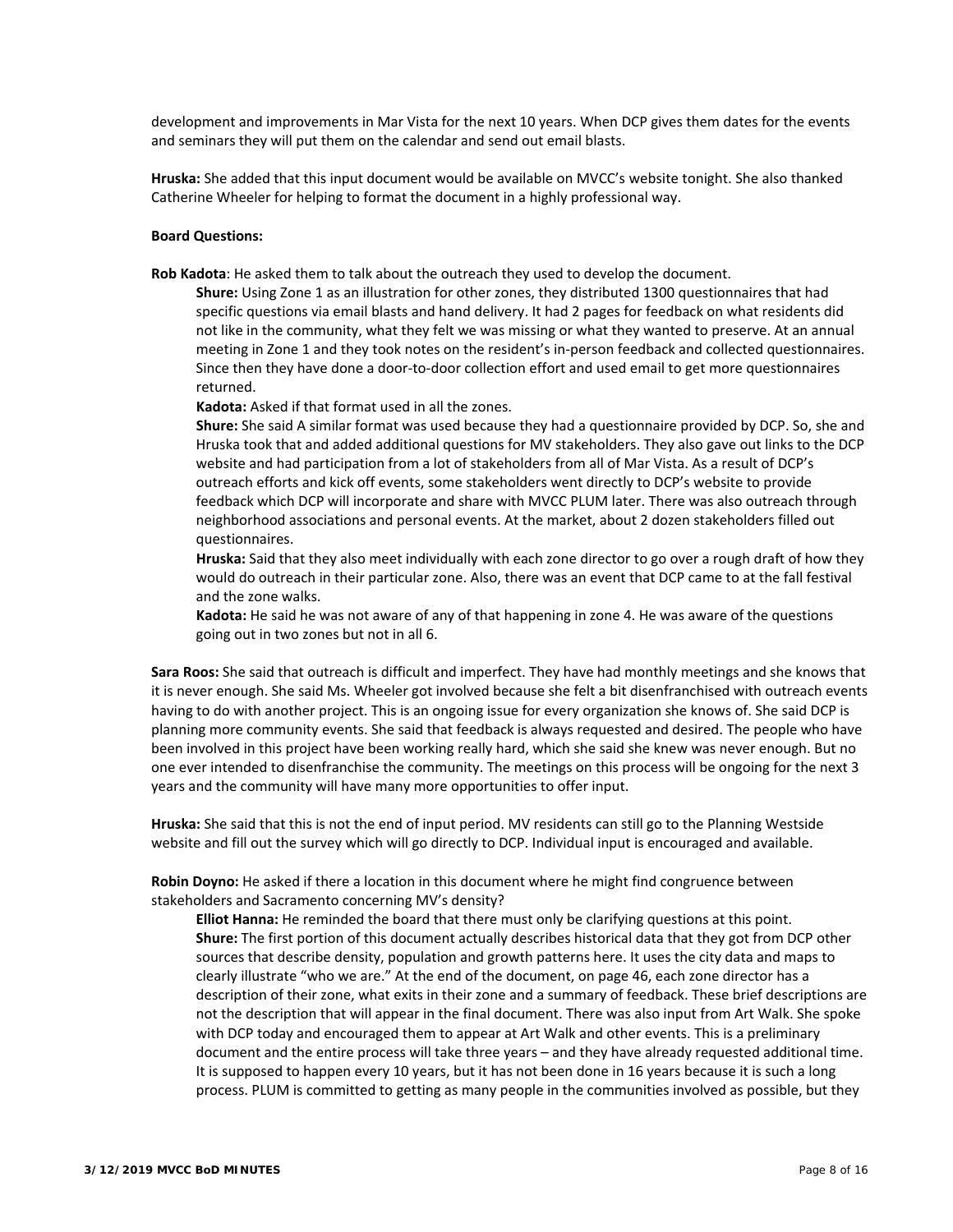have limitations. So, if she encouraged the community to direct others to the website to give feedback directly.

**Hanna:** He said the board was morphing the time allotted for technical questions into a general discussion. To clarify, he said technical questions are "what do you mean by this sentence" or things of that nature.

**Kadota:** Is there a due date for this document.

**Shure:** The due date for this first input document is March 13<sup>th</sup>. It is considered phase one of this process.

**Roos:** She asked if there was still time for Harrison Hopkins to submit the comments he made earlier.  **Shure:** Yes. She said she is still scanning documents.  **Harrison Hopkins:** He said he would email his comments to Ms. Shure.

**Michelle Krupkin:** She encouraged the community to come to meetings to be involved with this process.

#### **Public Comment:**

**A unidentified community member:** Asked where they can see the input document.  **Hanna:** He said it was on the MVCC website right now.

#### **Board Discussion:**

**Hanna:** Said that since this a first draft he would like to consider approving without amendment. He asked if there was a motion to approve the draft.

**Kadota:** He said that it does not say "first draft" on the document. He commended the effort the PLUM committee had put into it but noted that the document has not yet been vetted in a public forum. It was only published in this format today at 5 pm.

**Shure:** She expressed her frustration with DCP. PLUM has asked DCP what to do and what format to use. DCP has not given answers. DCP said to get feedback from the community, provide historical information which DCP provided the links to and to describe what information they had gathered so far. She said this is not the community plan update. This is just the first input phase.

**Kadota:** Asked if she would you be opposed to amending the title from "master input" to "initial input" **Shure:** She had no objection to that. They asked DCP what to call it and DCP told them they did not even know what to call the document.

**Hanna:** He asked if there was any objection to changing the name from ""master input" document to "initial input" document.

*Stacy Shure moved an amendment to change the title from "Master Input Document" to "Initial Input Document" and to change the date to March 12th, 2019. Ken Alpern seconded.* 

### **Amendment Motion Discussion:**

**Sara Roos:** She suggested wordily saying "first draft of the community plan committee approved by the MVCC but without public input." This could clarify that the board supports that work but that it was not made by the whole body.

**Kadota:** He said committees do not operate independent and that the board will approve everything going forward. So that language would make a differentiation that doesn't really exist.

*Ken Alpern moved to end discussion and vote on the amendment motion.* 

*The motion to end discussion and move to a vote on the amendment unanimously passed.*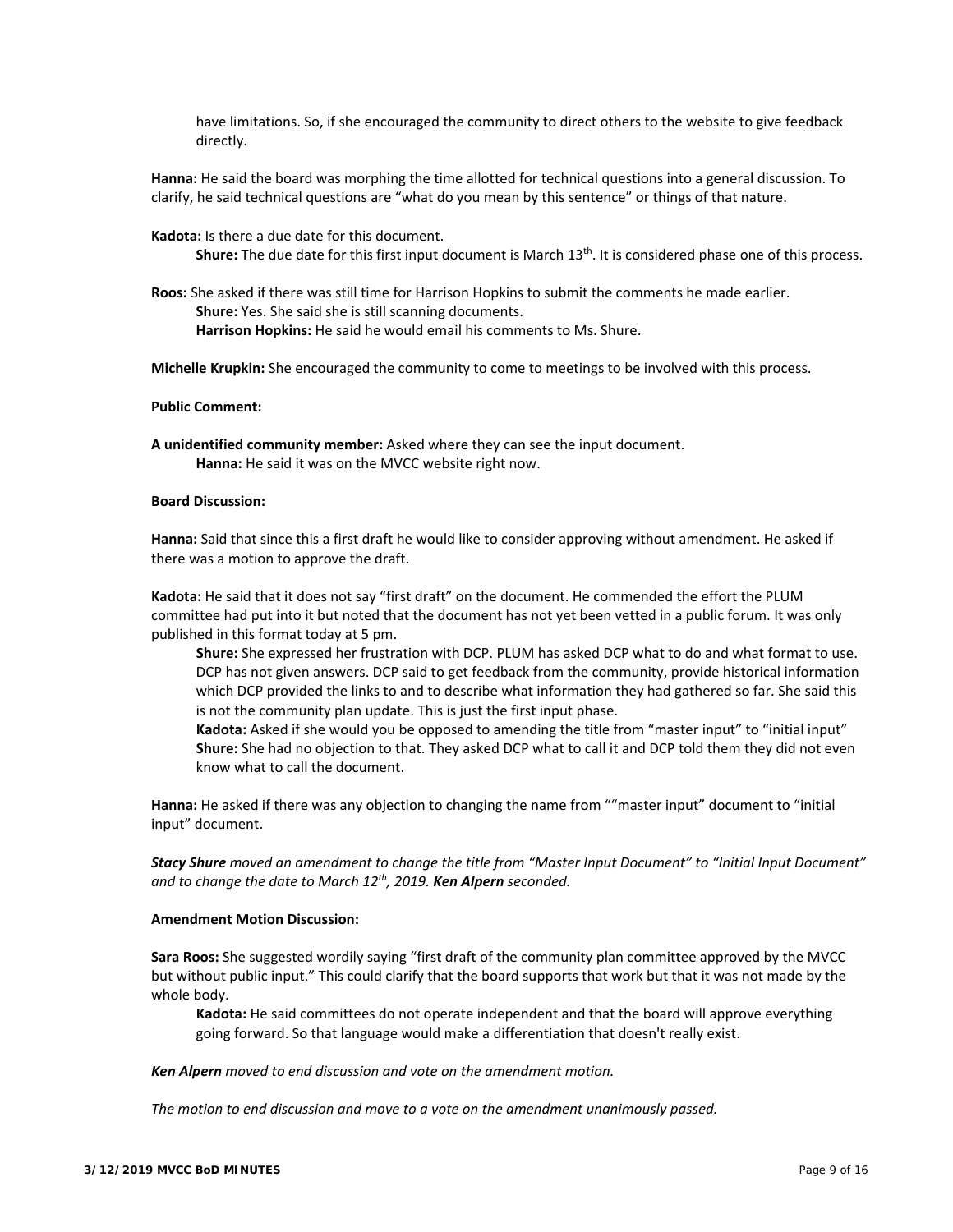*The motion to amend the language unanimously passed.* 

**Hanna:** Asked if there were any further board comment on the document as amended. Hearing none, he took a vote.

*The chair abstained, otherwise the board unanimously voted yes and the document stood approved.* 

**Shure:** She commented that the community plan committee meets the 4th Tuesday of every month at 7:30 pm at St. Andrew's Church. It is open to the public and she encourages the community to please come to the meetings and get involved.

- **12. Consent Calendar The Consent Calendar is reserved for items deemed to be routine and non‐controversial. Any board member may pull an item or items for further discussion.** 
	- **12.1. [ADMINISTRATIVE][Executive and Finance] Monthly Expenditure Report Approval of the Monthly Expenditure Report for January February, 2019**
	- **12.2. [ADMINISTRATIVE] [Executive and Finance] Revised FY2018 2019 Budget Approval of the revised budget for FY2018 – 2019**
	- **12.3. [FUNDING][Elections and Bylaws] Discussion and possible action regarding a request from the Elections and Bylaws Committee to appropriate an amount, not to exceed \$2,000, for signs to promote the upcoming MVCC election.**
	- **12.4. [FUNDING][Emergency Preparedness] Discussion and possible action regarding a request from the Emergency Preparedness Subcommittee to appropriate an amount, not to exceed \$300, for a "Disaster Survival Seminar."**
	- **12.5. [Funding][Education, Arts, and Culture] Discussion and possible action regarding a request from the Education, Arts, and Culture Committee to appropriate an amount, not to exceed \$500, for a mobile graffiti wall at the Mar Vista Farmers' Market.**

**Holly Tilson:** She asked to make a correction to the agenda. This vote was meant to be for the February MER, not the January MER. It was corrected.

*Mary Hruska moved to approve the Consent Calendar. Susan Klos seconded.* 

## *Roll Call Vote:*

*Yes (11):* Robin Doyno, Susan Klos, Mary Hruska, Rob Kadota, Sara Roos, Holly Tilson, Aaron Elster, Ken Alpern, Stacy Shure, Michelle Krupkin, Heather Kamins

## *Abstain (1):* Elliot Hanna

*The chair abstained, otherwise the motion passed unanimously.* 

- **13. Excluded Consent Items Discussion and further action on items excluded from the Consent Calendar.**
- **14. Unfinished Business and General Orders** 
	- **14.1. [POLICY] Stakeholder Petition Regarding Venice Blvd. Discussion and possible action regarding a stakeholder petition pertaining to the "Venice Blvd. Great Street."**

**Selena Inouye, author of the item:** Said the Item was originally brought in November because at the March open house the community was promised a follow up open house or town hall in December to discuss the one your data, which did not happen. She directed their attention to the last paragraph of the motion as that language was what she was requesting the MVCC to declare. Furthermore, she no longer planned to send a letter but asked the MVCC to consider withdrawing their support for the pilot program given all that has happened with it.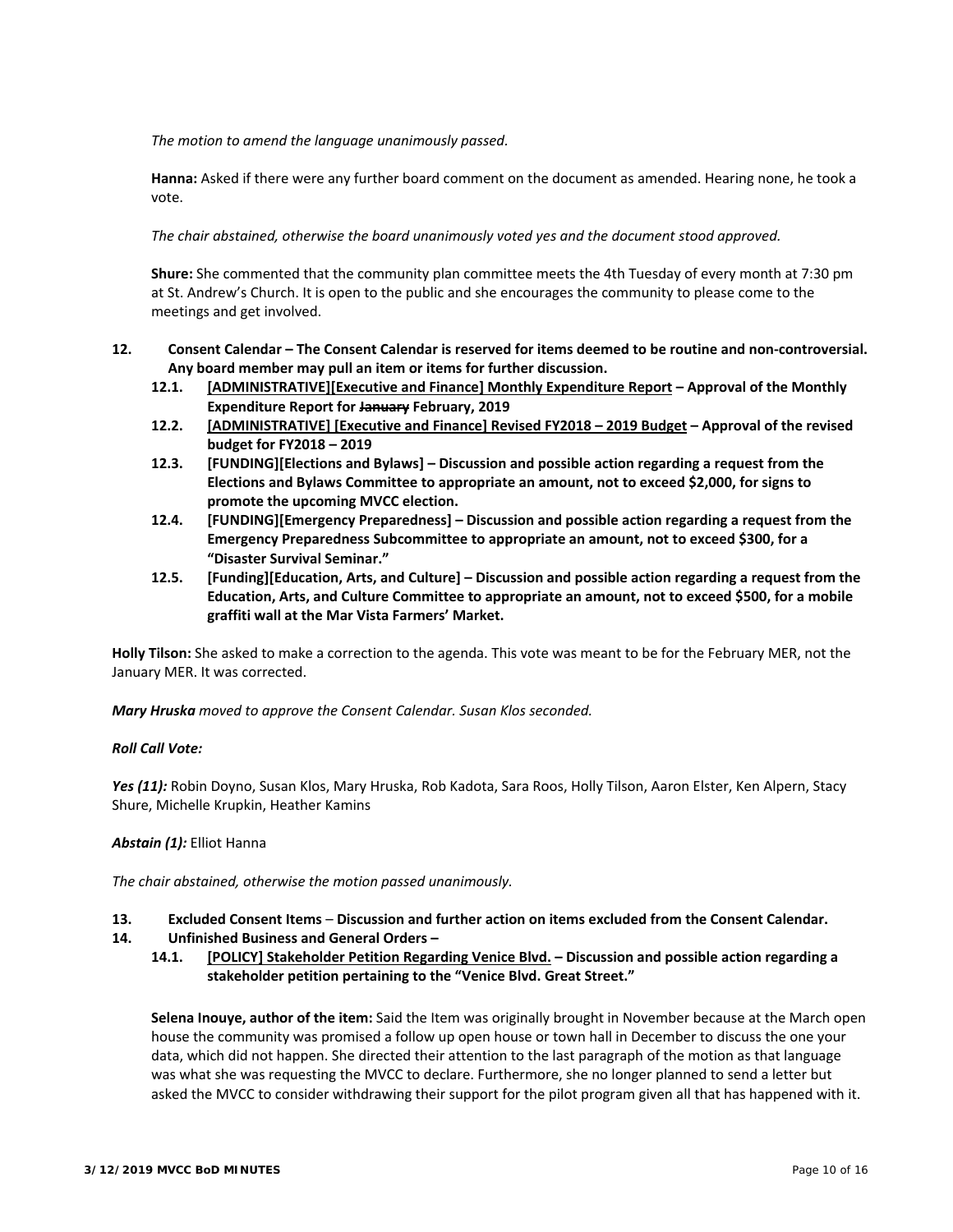Her concern was the MVCC was still on the record continuing to support it, which could reflect poorly on them especially if something adverse happened because of the pilot program.

#### **Public Comment:**

**Selena Inouye:** Speaking as a stakeholder, she said she felt that MVCC should withdraw its support from the program. She said Mike Bonin is not interested in working with MVCC anymore. The spirit of the pilot project is gone and It is no longer a collaboration, it is a political agenda. She said CD11, LADOT and Mayor Garcetti all disrespected the MVCC by not including the MVCC in the decision‐making progress. And this would dovetail with the resolution of disapproval the MVCC has already passed.

**Vanessa Diaz:** She said that not everyone is against the pilot program and that there are varying levels of opinions.

**Sheri Odere:** She said has been here before and it would be nice if the MVCC would support the majority of stakeholders who are against to this pilot and have been suffering with cut through traffic and other issues.

**Kalani Whittington: Said that** in her research on this issue she was reminded that wealthier communities like Playa del Rey, Playa Vista and Manhattan Beach were able to have the Vision Zero Great Streets reversed immediately. She was reminded of the Tuskegee Syphilis Project, a project that was forced upon the poor by the government. Mar Vista is not a poor community, but it is not as affluent as other communities beach bordering areas. She said it seemed to her as though Mar Vista was being targeted as an experiment to see if this project could work. And that LA City Council is disregarding all the evidence showing that it is not improving safety. She asked if they're concerned about safety, what about helmets for scooter riders, traffic congestion and all the studies that LADOT ignored?

**Harrison Hopkins:** He said wanted to echo Ms. Diaz statement, that not all stakeholders in the area are against the project. He also pointed out that the motion that was passed by the board against the program was not against the entire program itself but rather the communications surrounding it. He said it sounds like even within the MVCC there are communication issues. He has lived in both Zone 5 and at the corner of Barrington and Gateway and he never got any community plan updates, which made him feel disenfranchised. He is a renter, and he felt there is not a lot of outreach made toward renters or younger people. He said that just because there was a communication issue with Great Streets that doesn't mean that they should "throw the baby out with the bathwater." The traffic data that has been released has shown that traffic flows just as it did before. Cross street traffic is increasing but there are different methods that can be used to reduce that, like stop signs.

**Gabriel Hill, co‐chair of the Transportation and Infrastructure Committee and the Great Streets Committee:** He said he has supported the program from the beginning and continues to support it, despite the communication problems. Venice Blvd did not start with 6 lanes, it started with 2 lanes. Now the community has 4 lanes and one bike lane. He asked the MVCC to step back and consider which side of history do they want to be on. He asked if they want to continue on this track where there are cars everywhere.

**Kathryn Wheeler**: She said she got involved with the MVCC because she did feel disenfranchised. When she was recently getting signatures to run for the board, the majority of the people she talked to hated Great Streets. So, she said she wanted to talk with Ms. Diaz and others who do like Great Streets, so that she can hear from all sides. She felt it was important to have that conversation. Unfortunately, CM Bonin has not followed through on his promises. If Bonin had not said on Facebook that it was permanent, she thought things would be different. She wanted the board to use a little stronger language to request that Bonin come out and talk to the MVCC. They need to somehow hold him accountable. She also said she supports renters. Many of her friends are renters. Great Streets had torn the community apart which she said hurt because she loved everyone in it.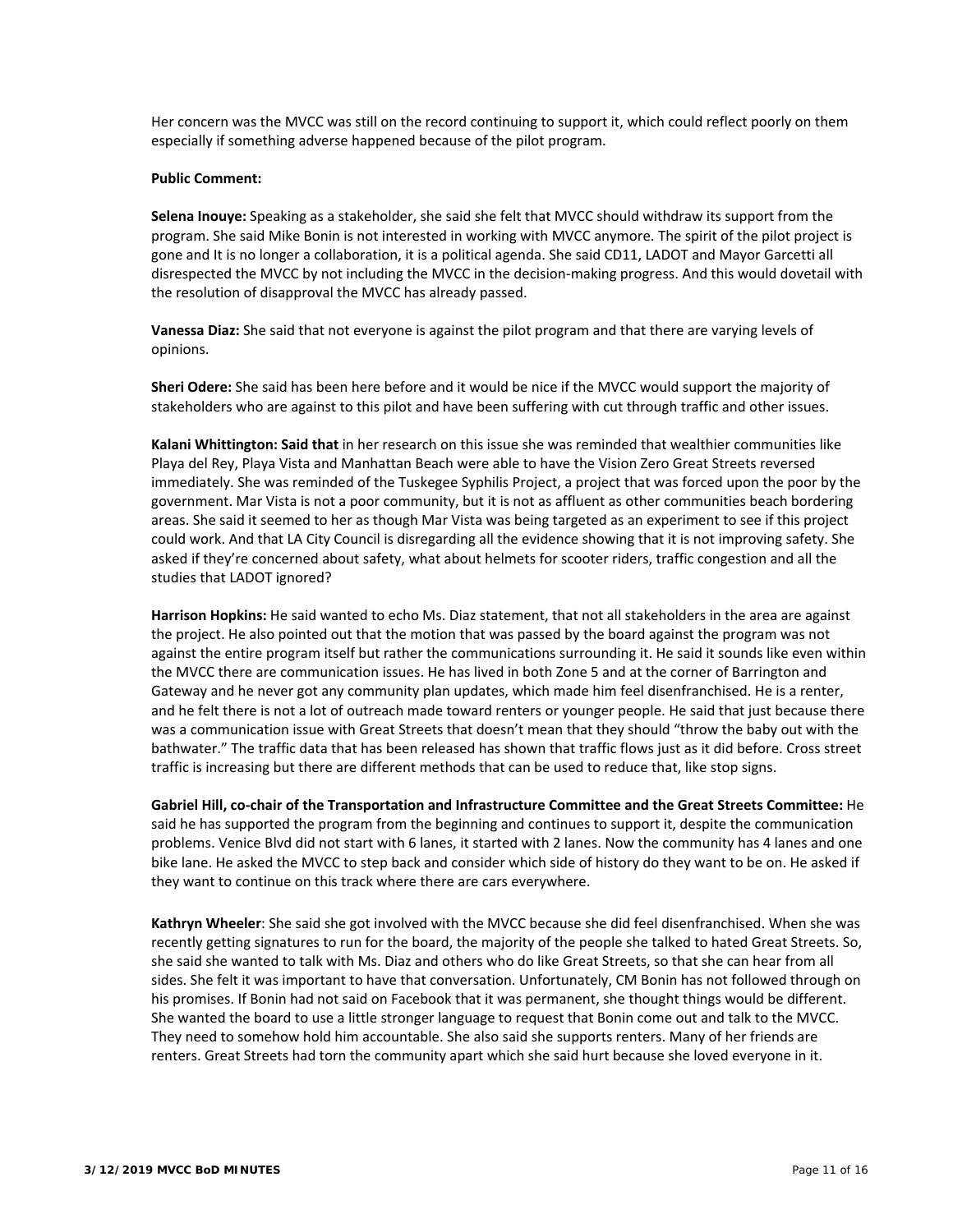**Angeline Jacobs**: Said she has lived in Mar Vista since 1964 – she is 90 years old. She wanted to take issue comment made earlier about the traffic being the same on Venice Blvd. Venice is fine, but Palms Blvd in the evening is car‐to‐car like a parking lot going eastbound beginning at Maplewood. It has interfered with her driving at that hour of the night. She said she sided with the people against this project. Many people used to frequent shops on Venice Blvd that are now closed. And she cannot even get to her hairdresser without risking her life trying to get across the bicycle lane.

**Russ House**: Said he has been neutral on the project in general. He lives west of the area and it does not affect him personally. But he has been unimpressed by the whole communication and decision-making process about this. When the 1‐year pilot program was announced there was no criteria given by which would be decided whether to continue the program. That made it a lot easier to just say nothing for six months and then announce it was a success after they had time to cook the numbers in a way that would look attractive. If you look closely at the data there was only a reduction in accidents because they withheld accidents at the Wade/Venice intersection. They also ignored that west of Centinela accidents still happened, even though east of Centinela they went down. This is intellectually dishonest. If this was this is a private sector investigation, somebody would have gotten fired the very least called out for the poor planning and lack of criteria that was set. This is troubling because the "1‐year‐pilot" phrase is used for a lot of other things in LA, notably the scooter pilot. There is no criteria for whether the scooter pilot will be considered a success or failure.

**Tyler LaFerrier**: He said he lives in Zone 1 but spends a lot of his off time on Venice Blvd. He wanted to "echo his fellow millennials," by telling the board that almost everyone he has talked to in the area is actually deeply in favor of the Great Streets initiative on Venice.

Wayne Wheeler: He said that he thought the main issue was that this was a top-down push into the community. No one feels it was the community's plan to do this, but rather DOT and downtown Los Angeles' plan. This has resulted in a lot of anger in the community. He said he hoped the MVCC could develop some communication with CM Bonin. It did not happen in the right way and he wanted to make sure other things did not get pushed top‐down into the community.

**Elliot Hanna:** Said that CM Bonin has made it abundantly clear that he is not interested in what the MVCC has to say. There is no action that the MVCC can take that will change Bonin's mind. There is a lawsuit in process and the court will eventually make a ruling on whether to reverse it or not. Hanna said he did not plan to try to kill this item but he felt that the MVCC needed to come to the reality that these items they spend time on month after month are dead on arrival when they sent to CD11. He said he is not a proponent of the project, but he is practical.

### **Board Comment:**

**Sara Roos:** She agreed with Hanna. She said the public comments reflected the anger in the community and recalcitrance from the CM's office. There are distinct parts to what the community is discussing – some people were talking about the concept of having a bike lane, others about the furtherance of data and its possible manipulation, and others about the communication issues. This leaves the MVCC with a practical problem in front of them, given the political reality that has been imposed on the community. She is not sure what the MVCC can practically get out of continuing to insist that CM Bonin come speak when he is clearly is not interested in speaking to them. She said that a private company is doing this project and that they are not being open about the process as they should be. Also, many people in the community have approached her, from millennials to people in their 40s‐50s, and literally whispered in her ear that they support the road diet but they do not feel comfortable saying it. She did not know what the true spectrum of options in the community were. Regardless, she asked how passing their  $5<sup>th</sup>$  or 6<sup>th</sup> resolution to try to get CM Bonin to come speak to them was going could help solve the practical problem of the anger in the community.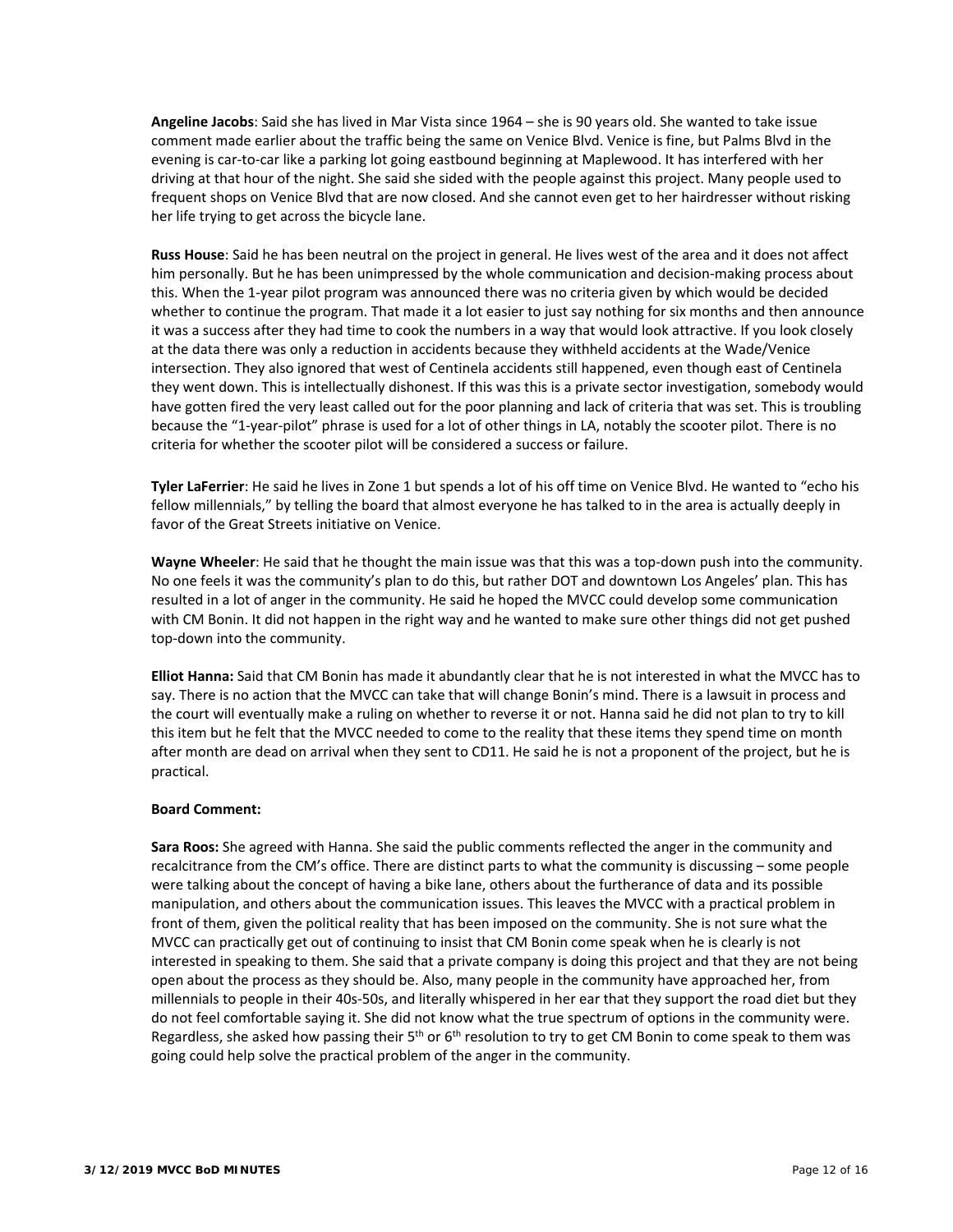**Elliot Hanna:** Asked Hannah Levien if the board had mischaracterized their communication issue with CM Bonin – that Bonin has made his decision and nothing from the MVCC can change that.

 **Hannah Levien:** She said the decision for Great Streets to remain as is, as the configuration stands, is final.

**Ken Alpern:** He said there is a reason we have the Brown Act. A loud minority that speaks over the overwhelming majority is not democracy, it is tyranny. When the Expo Line was being planned every single motion supporting the Expo line that came from the MVCC was voted on and Brown Act compliant. Alpern told Ms. Levien that he respected her but to please let CM Bonin know that he had the right to make it final but he does not have the right to not speak to the MVCC, to do this behind closed doors, and to do this non‐democratically. Alpern said that was tyranny and "God hates cowards." Even the proponents of the road diet think that this is horrible. If Bonin had followed civics rules then the project could have been modified as projects once were with Bill Rosendahl. For 15 years, under CM Bill Rosendahl, there was Brown Act complaint work to create a downtown Mar Vista on Venice Blvd only for it all to be thrown away and done without warning. The Great Streets project could have been better. Most of the cyclists Alpern has talked to hate this configuration and are afraid for their safety. Firemen and police officers have said that they are concerned. This project is one lawsuit away from being overturned. When this goes through with the false narrative that the community was equally divided, Alpern said he wanted it on the record that he was concerned about Public Safety

**Michelle Krupkin:** She said the lack of transparency has been unbelievable. She is a democrat and she canvased for Bonin's reelection. She founded the Great Streets committee in Oct 2014 and has been running that committee with various co‐chairs ever since. But now she believed she "was sold a bill of goods" and that the lack of community input was abysmal. There are other configurations of Venice Blvd on the books that would have made bicyclists safer. They would have cost more money but they would have been better. A Mobility deputy told her that all they used for the pilot was paint and ballads. They did not reach out to whole community even though the surveyor, Fehr & Peers, said they did. Krupkin said that Seleta Reynolds, the head of LADOT, used to be an executive of Fehr & Peers and now regularly awards them contracts. They only surveyed 420 people, 100 of which were highschool, non‐voting people. She said they were lied to – they were told that if they did not like it, it would be put back the way it was and there would always be engagement. She said the stakeholder petition was about that lack of engagement.

**Mary Hruska:** She said the project had the has the veneer of righteousness and nothing else. It has done nothing to make Venice Boulevard safer. It has possibly created new safety hazards and it has caused a feud that has split the community apart. She believed that would be the legacy of Great Streets, Venice Blvd.

**Rob Kadota:** He said that it is not the decision, but how we act toward one another and how we treat one another that is divisive.

**Robin Doyno:** He said this item was introduced by its maker tonight as a veiled threat for something that the MVCC has indemnity for. He also said that he thought the community needed to stop focusing on just this one issue and start focusing in its other issues.

**Holly Tilson:** She said did not like the way CM Bonin handled this. She lives Zone 6 and while she does care what gets done on Venice Boulevard personally, her zone 6 residents do. They have been impacted by it and the community has been lied to. She felt that the whole project was a bait‐and‐switch and that is what the community is upset about. The MVCC has been treated with disrespect and she wanted an apology from CM Bonin.

**Ken Alpern**: Asked Selena Inouye to repeat her suggested amendment to the motion.

**Selena Inouye:** She asked the board to focus their attention on the last paragraph of the petition. Based on what they have heard from CD11, that there will be no townhall or discussions, she said that her suggestion was for the MVCC to withdraw its support from the pilot project.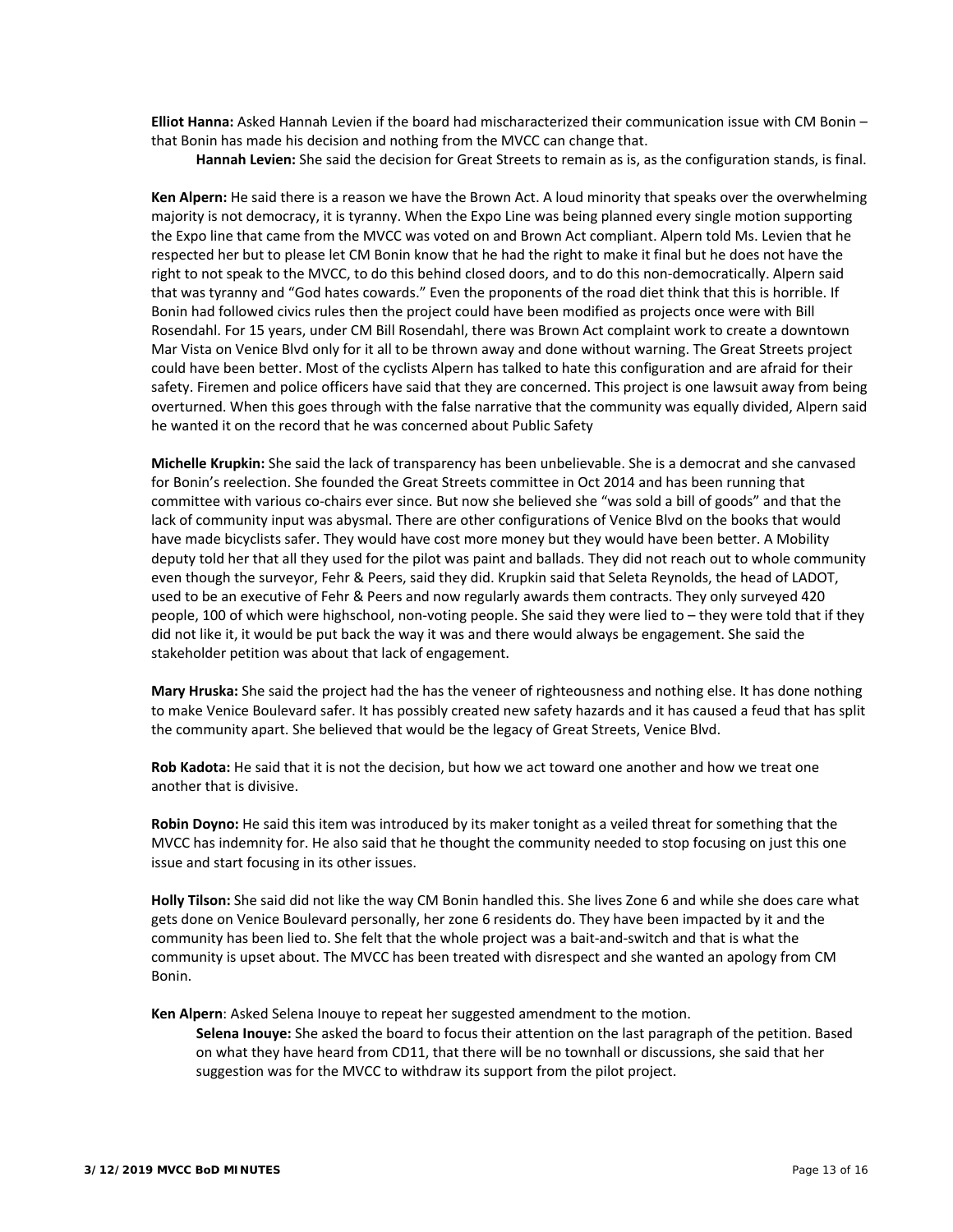*Ken Alpern moved for an amendment, in the form of a substitute, for the MVCC to withdraw its support from the Great Streets Pilot Program.* 

### **Board Questions:**

**Kadota:** He asked if the support can be retroactively withdrawn for the pilot project. He said the project wasn't even a pilot project anymore.

**Doyno:** Point of order – he said the current board does not consist of the same members that it did when the support was issued and therefore cannot withdraw its support.

**Alpern:** He said his response to the POI is that it makes no difference. The board was reconstituted because the stakeholders made it clear that they were tired of being misrepresented. And it makes no difference that the make‐up is not the same because the MVCC is still the same representative body. Just because there are different phases doesn't necessarily mean the MVCC can't go back on something especially when the makeup of the board changes because they felt that their support was used against them and based on a false narrative.

**Hanna:** He said the chair is prepared to rule on the Point of Order. The Point of Order was not well taken. The constitution of the board changes all the time. That is not a reason that the board can't go back and revisit it. The point of order is overruled.

*Aaron Elster moved to amend the last sentence of the document to say "Furthermore, the letter will withdraw the Mar Vista Community Council's support for the Venice Blvd Great Streets Pilot Project."* 

#### **Public Comment on the Amendment:**

**Roos:** She said the second clause of the document is extremely declarative. She found that language ambiguous and angry.

*Sara Roos moved for an amendment of the second rank to delete the second clause starting with "No transportation project…" and ending with "without the approval of MVCC and its stakeholders.* 

*The was no second and the amendment died.* 

#### **Continued Public Comment on Aaron Elster's amendment:**

**Gabriel Hill:** He asked what MVCC would replace Great Streets with and if they would they support another project in its place.

**Hanna:** He said he could not answer that because it was not an item under consideration right now.

**Selena Inouye:** She thanked Mr. Elster for the amendment.

**Ms. Odere:** She told the board to please vote in favor of supporting the stakeholders.

**Vanessa Diaz:** She asked if at some point the board could move on from this topic so that it does not spend every meeting discussing this one issue and can focus on other issues in the community. She said she agreed with Mr. Doyno's earlier similar comment.

**Kalani Whittington:** She said she agreed with Ms. Inouye and said that those who wish to get into detail about this or other issue should attend committee meetings. She also commented that this issue has at least brought out 5 new people to the meeting.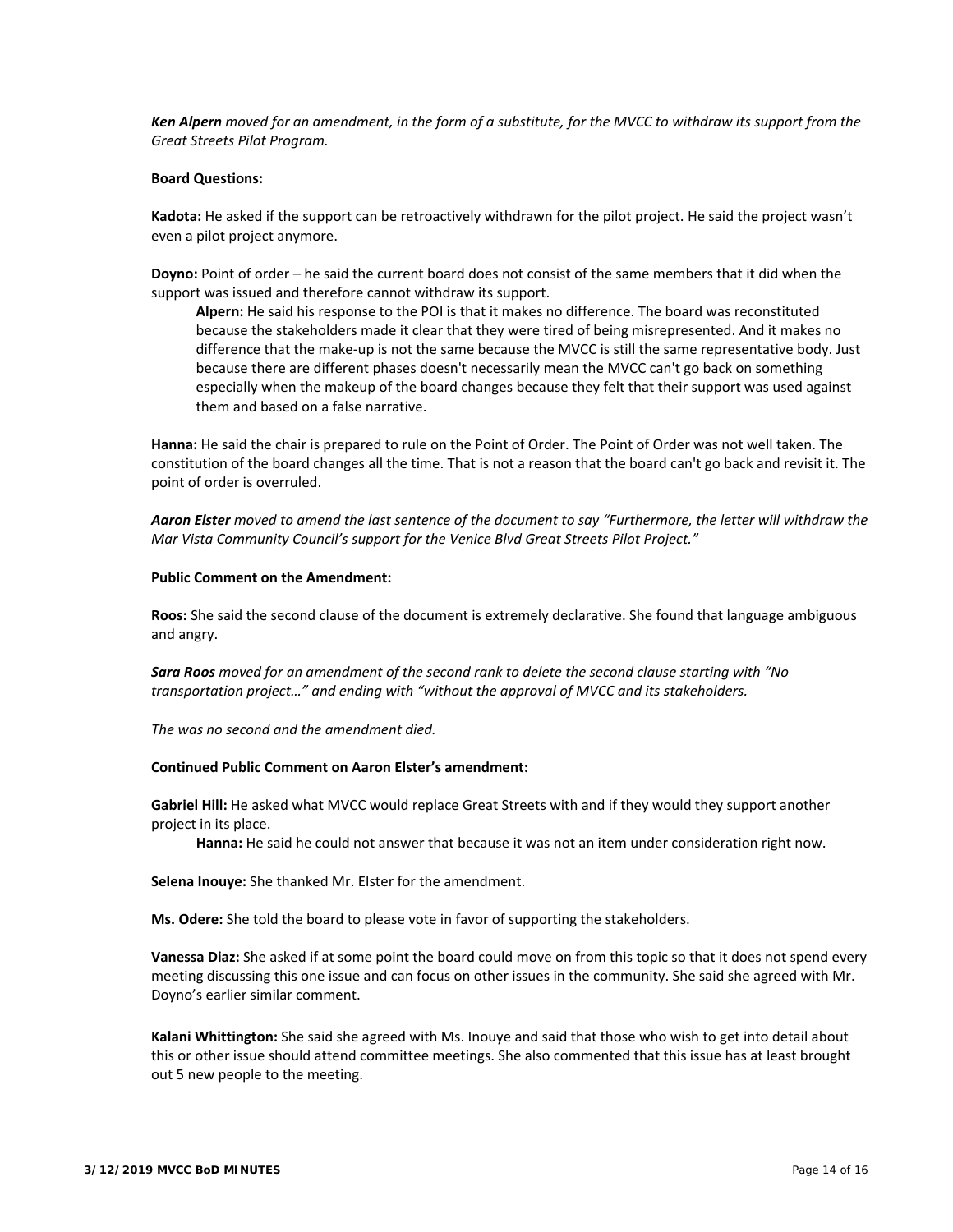**Harrison Hopkins:** He rhetorically asked what the goal of the motion is. What does withdraw support for the project mean for the community? Why would Bonin start listening to them now when he never has before? And could this hurt potential attempts at communication with Bonin in the future?

**Vern Tuck Taylor:** He said he is a 34‐year resident of Mar Vista and has several properties here. He is in support of a concept to reduce automobile transportation in the world. He urges the MVCC to try to find another way since this project did not work.

*Vote on Mr. Elster's amendment:* 

*Yes (7):* Elliot Hanna, Mary Hruska, Sara Roos, Holly Tilson, Ken Alpern, Aaron Elster, Michelle Krupkin

*No (3):* Rob Kadota, Robin Doyno, Susan Klos

*Abstain (2):* Heather Kamins, Stacy Shure

*With 7 yes votes, the amendment motion passed.* 

*Vote on the motion as amended:* 

*Yes (5):* Mary Hruska, Holly Tilson, Ken Alpern, Aaron Elster, Michelle Krupkin

*No (4):* Rob Kadota, Robin Doyno, Susan Klos, Heather Kamins

*Abstain (3):* Stacy Shure, Elliot Hanna, Sara Roos

*With 5 yes votes the motion passed.* 

*Stacy Shure asked to move 15.2 directly after 14.1. With no objections the item was moved.* 

# **15.2 [POLICY][PLUM] Support of resolution protecting buildings considered for historical designation (CF# 16‐ 0988‐S1) ‐ Discussion and possible action regarding a Community Impact Statement in support of Councilmember Koretz' protecting buildings considered for historic designation.**

**Stacy Shure:** Said that CM Koretz, seconded by CM Bonin, introduced a resolution that closes a loophole that did not prevent developers from demolishing building while they were still being nominated and considered for historical preservation. She this has happened in Mar Vista the community lost a historical building. The proposed CIS states that MVCC supports Koretz's resolution to put an immediate moratorium on any historical building pending a final determination of its historical status. Koretz's office specifically requested this CIS from the MVCC.

*Robin Doyno moved to approve the CIS. Sara Roos seconded.* 

*Without objection the motion was approved.* 

**14.2. [POLICY] [Great Streets] Independent Traffic Study – Discussion and possible action regarding an item ‐ requesting a community panel and an independent traffic study of the Venice Boulevard Great Street project ‐ amended at the 11/13/2018 BoD meeting and committed to the Great Streets Subcommittee.** 

There was no time to hear this item before the meeting's hard stop at 9:30. It will be rescheduled for a future meeting.